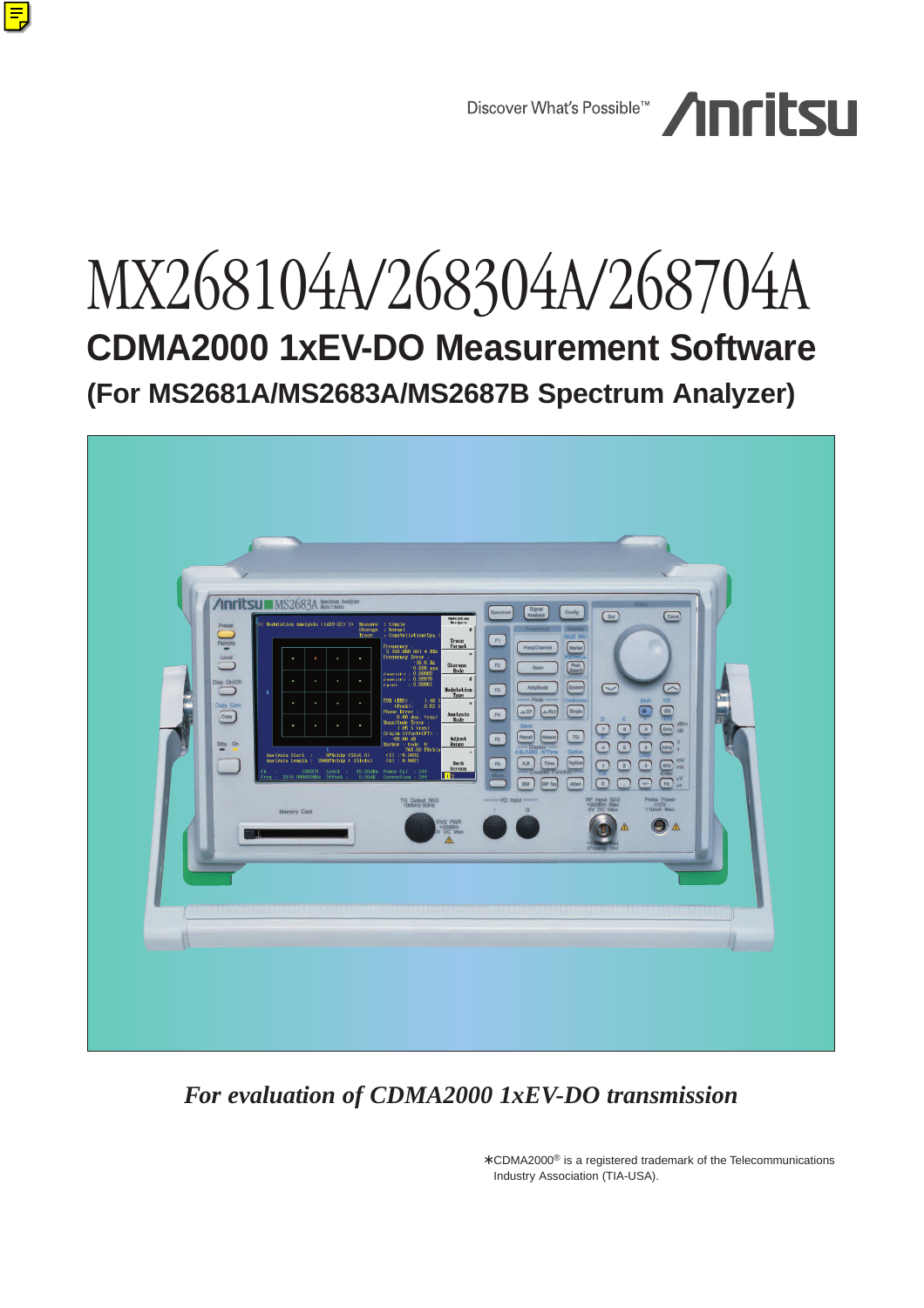### *Supporting CDMA2000 1xEV-DO*

#### **– Evaluation of CDMA2000 1X transmission system with single unit –**

MX268104A/MX268304A/MX268704A CDMA2000 1xEV-DO Measurement Software is the application software used in the MS2681A/MS2683A/MS2687B Spectrum Analyzer. The installation in MX268104A/MX268304A/MX268704A enables evaluation of base station or mobile transmitters conforming to the 3GPP2C.S0024 standards.

#### **• Items measured by MX268104A/MX268304A/MX268704A** Modulation analysis:

Carrier frequency, Vector error, Phase error, Magnitude error

Code domain analysis:

Code domain power, Code domain timing offset, Code domain phase offset

Amplitude measurement:

- Transmission power measurement
- Spurious close to the carrier measurement

Spurious measurement

Occupied bandwidth measurement

IQ level measurement

CCDF measurement

#### **Parameter Setup**

A setup screen is provided for the entry of required parameters for modulation accuracy and code domain power measurements in CDMA2000 1xEV-DO analysis. Measurement can be performed after parameter setup.



#### **Modulation Accuracy Measurement**

Frequency error, modulation accuracy and code domain analysis are performed and then results are displayed on the screen. The measurement accuracy is 1% (typical value) of residual vector error (rms).



#### **Constellation Display**

Auto setup is available for modulation system and preamble length setup, simplifying operations by automated detection.

|                                                                                |  |                         | << Modulation Analysis (1xEV-DO) >> | <b>Measure</b>          | : Continuous                                                                                     | <b>Analysis</b><br>Hode                               |
|--------------------------------------------------------------------------------|--|-------------------------|-------------------------------------|-------------------------|--------------------------------------------------------------------------------------------------|-------------------------------------------------------|
|                                                                                |  |                         |                                     | <b>Storage</b><br>Trace | : Normal<br>: Constellation(Sym.)                                                                | Ŧ.                                                    |
|                                                                                |  |                         |                                     |                         | Frequency :<br>887.649 978 5 MHz<br>Frequency Error :<br>$-21.5$ Hz<br>$-0.024$ ppm              | Analysis<br>Start<br>$\ddot{ }$<br>Analysis<br>Length |
| O.                                                                             |  |                         |                                     |                         | <b>EVM (RMS) :</b><br>$1.83*$<br>4.68 %<br>(Peak):<br><b>Phase Error:</b><br>$0.74$ deg. $(rms)$ | ř<br>Trace<br>Slot                                    |
|                                                                                |  |                         |                                     |                         | Magnitude Error :<br>$1.29 \times$ (rms)<br>Origin Offset(CFT) :<br>$-83.57$ dB                  |                                                       |
|                                                                                |  |                         |                                     |                         | Marker : Code 15<br>95.00 Plchip<br>(1) : 0.3237<br>(0) : 0.3306                                 |                                                       |
| OPNchip (Slot 0)<br>Analysis Start :<br>Analysis Length : 2048PNchip ( 1Slots) |  |                         |                                     |                         |                                                                                                  | return                                                |
| Сħ<br>Free:                                                                    |  | 1092CH<br>887.650000MHz | Leve l<br>$\sim$<br>Offset :        | $-6.00$ dBn<br>0.00dB   | Power Cal<br>: Off<br>Correction : Off                                                           |                                                       |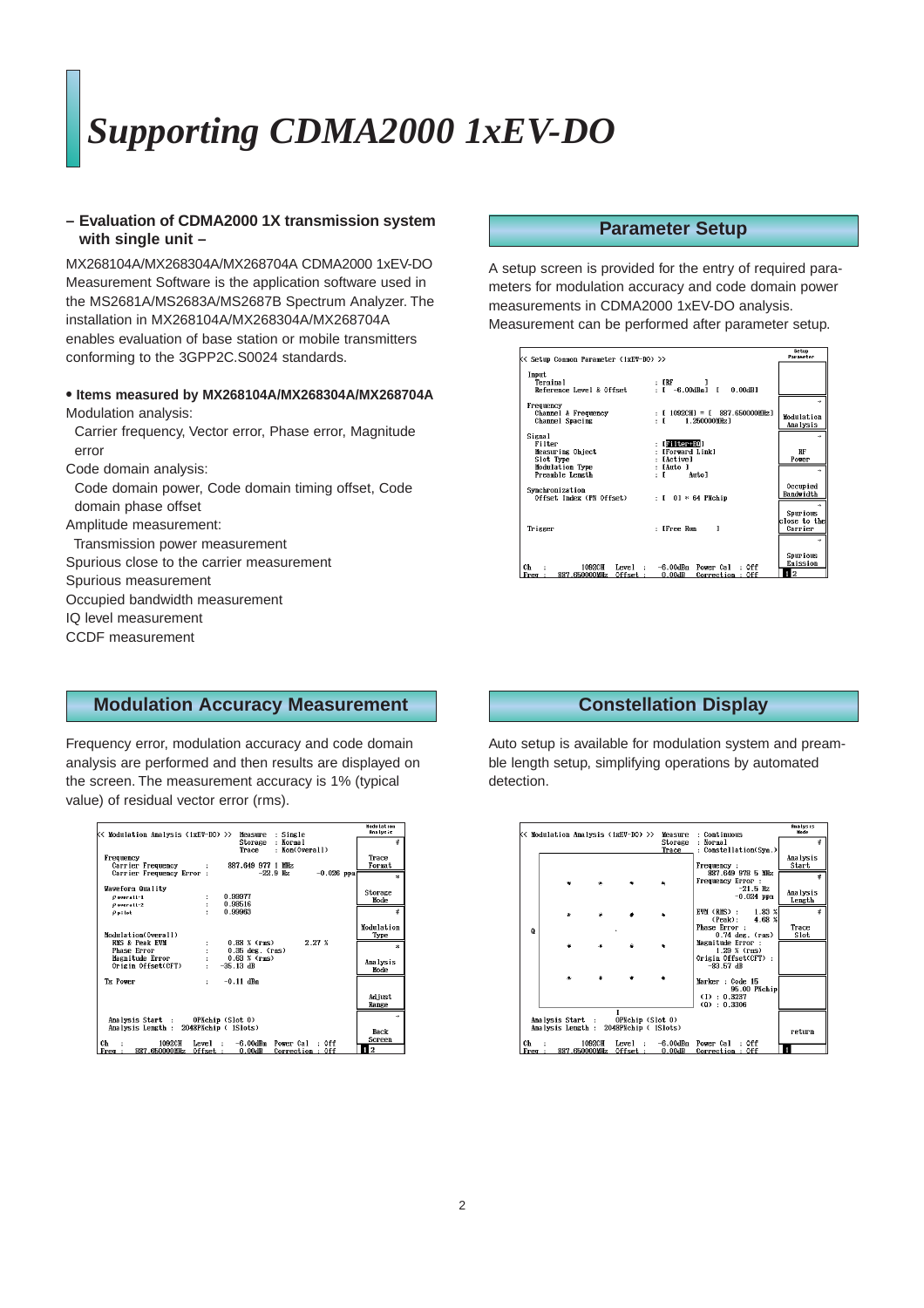#### **BTS Code Domain Analysis**

Perform code domain analysis of forward link signals in approx. 2 seconds. Code domains of IQ phase are displayed on the screen.



#### **MS Code Domain Analysis**

Perform code domain analysis of reverse link signals in approx. 2 seconds. Code domains of I Q phase are displayed on the screen.



#### **Transmission Power Measurement**

When transmission power is measured both the value and signal waveform are displayed on the screen.



#### **Spurious Close to the Carrier Measurement**

Spurious close to the carrier is measured using the spectrum analyzer function. The PASS/FAIL result of a template judgement is displayed on the screen.

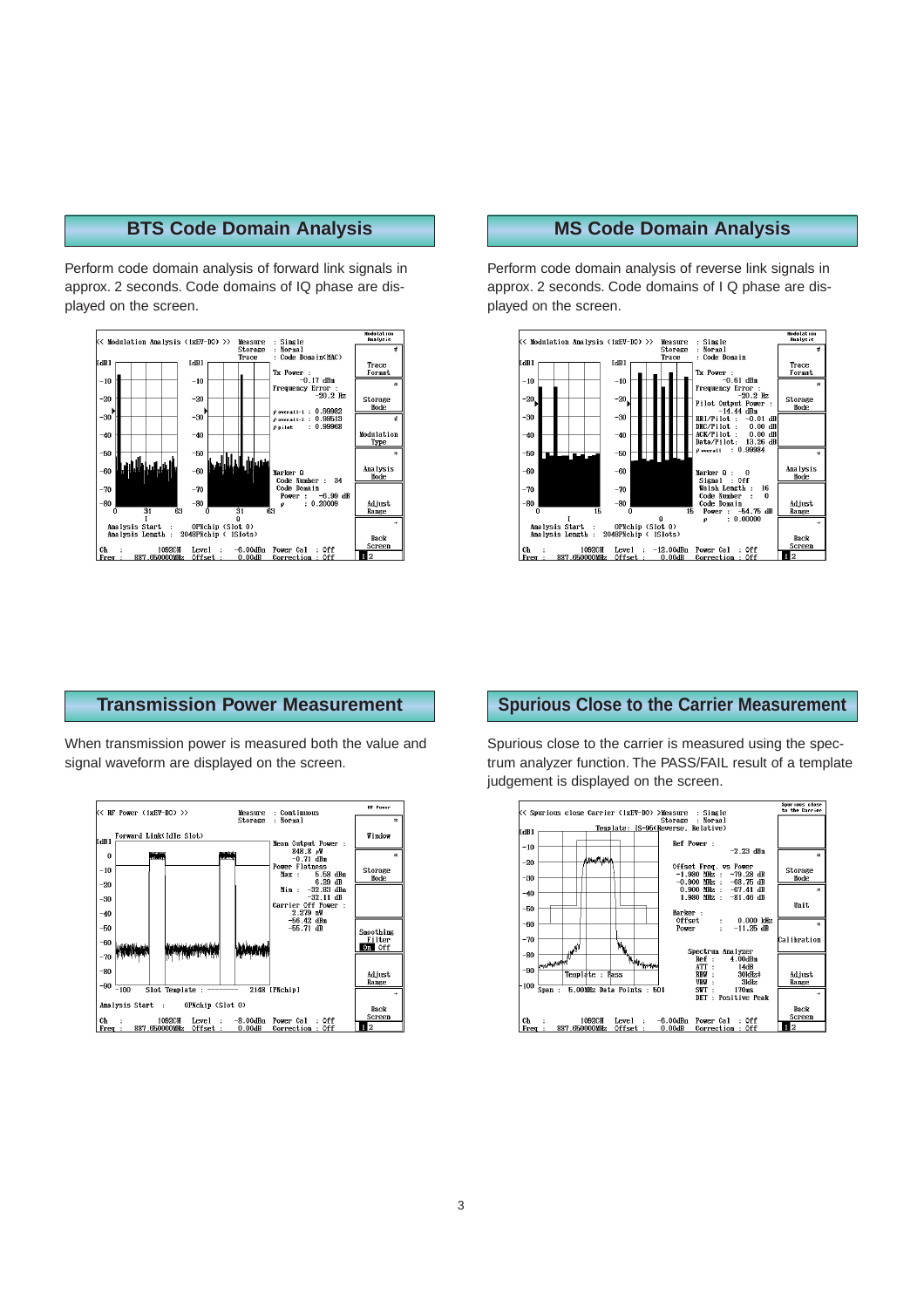# *Specifications*

Following specifications are guaranteed after optimized internal level (Range of internal receiver is automatically adjusted by pushing Adjust Range key).

"Pre-amp on" can be set when MS2681A-08/MS2683A-08 option is installed in the main frame.

| Model                    |                                                   | <b>MS2681A</b>                                                                                                                                                                                                                                                                                                                                                                                                                                                                           | <b>MS2683A</b>                                                                                                    | <b>MS2687B</b>                                                                                                           |  |  |
|--------------------------|---------------------------------------------------|------------------------------------------------------------------------------------------------------------------------------------------------------------------------------------------------------------------------------------------------------------------------------------------------------------------------------------------------------------------------------------------------------------------------------------------------------------------------------------------|-------------------------------------------------------------------------------------------------------------------|--------------------------------------------------------------------------------------------------------------------------|--|--|
|                          | Measurement<br>frequency range                    | 50 MHz to 2.3 GHz                                                                                                                                                                                                                                                                                                                                                                                                                                                                        |                                                                                                                   |                                                                                                                          |  |  |
|                          | Measurement level<br>range                        | -40 to +30 dBm (average power within burst, pre-amp off)<br>$-60$ to $+10$ dBm (average power within burst, pre-amp on)                                                                                                                                                                                                                                                                                                                                                                  | $-30$ to $+30$ dBm<br>(average power within burst)                                                                |                                                                                                                          |  |  |
|                          | Carrier frequency<br>accuracy                     | Input level: $\geq$ 30 dBm (pre-amp off), $\geq$ 40 dBm (pre-amp on), at 1 code channel<br>$\pm$ (reference oscillator accuracy + 10 Hz)                                                                                                                                                                                                                                                                                                                                                 |                                                                                                                   | Input level:<br>$\geq$ -30 dBm, at 1 code channel<br>$\pm$ (reference oscillator accuracy + 10 Hz)                       |  |  |
| Modulation/<br>frequency | Modulation<br>accuracy (residual<br>vector error) | Input level: $\geq$ 30 dBm (pre-amp off), $\geq$ 40 dBm (pre-amp on), at 1 code channel<br>$<$ 2.0 % (rms)                                                                                                                                                                                                                                                                                                                                                                               | Input level:<br>≥-30 dBm, at 1 code channel<br><2.0 % (rms)                                                       |                                                                                                                          |  |  |
| measurement              | Origin offset<br>accuracy                         | Input level: ≥–30 dBm (pre-amp off), ≥–40 dBm (pre-amp on), at 1 code channel,<br>relative to signal with origin offset of -30 dBc<br>$±0.50$ dB                                                                                                                                                                                                                                                                                                                                         | Input level: ≥-30 dBm, at 1 code<br>channel, relative to signal with<br>origin offset of -30 dBc<br>$\pm 0.50$ dB |                                                                                                                          |  |  |
|                          | Waveform display                                  | Forward link<br>Displays the following items for each or entire domain of DATA, MAC and Pilot:<br>Constellation, Eye pattern, Vector error vs. chip number, Phase error vs. chip number, Amplitude error vs. chip number<br>Displays the symbol constellation of DATA domain<br>Reverse link<br>Displays the following items for 1CH to multi CH input signals:<br>Constellation, Eye pattern, Vector error vs.chip number, Phase error vs. chip number, Amplitude error vs. chip number |                                                                                                                   |                                                                                                                          |  |  |
|                          | Frequency range                                   | 50 MHz to 2.3 GHz                                                                                                                                                                                                                                                                                                                                                                                                                                                                        |                                                                                                                   |                                                                                                                          |  |  |
|                          | Measurement level                                 | -40 to +30 dBm (average power within burst, pre-amp off)                                                                                                                                                                                                                                                                                                                                                                                                                                 |                                                                                                                   | $-30$ to $+30$ dBm                                                                                                       |  |  |
|                          | range                                             | $-60$ to $+10$ dBm (average power within burst, pre-amp on)                                                                                                                                                                                                                                                                                                                                                                                                                              |                                                                                                                   | (average power within burst)                                                                                             |  |  |
| Code domain              | Code domain<br>power accuracy                     | Input level: $\geq -10$ dBm (pre-amp off), $\geq -20$ dBm (pre-amp on)<br>$\pm 0.2$ dB (code power $\geq -10$ dB)<br>$\pm 0.4$ dB (code power $\geq -25$ dB)                                                                                                                                                                                                                                                                                                                             |                                                                                                                   | Input level: ≥-10 dBm<br>$\pm 0.2$ dB (code power $\geq -10$ dB)<br>$\pm 0.4$ dB (code power $\ge -25$ dB)               |  |  |
| analysis                 | Analysis signal                                   | Forward link. Reverse link                                                                                                                                                                                                                                                                                                                                                                                                                                                               |                                                                                                                   |                                                                                                                          |  |  |
|                          | Waveform display                                  | Forward link<br>Displays the code domain power for each DATA and MAC domain:<br>Code domain power for DATA domain, Spread factor: IQ separate display for fixed 16 codes<br>Code domain power for MAC domain, Spread factor: IQ separate display for fixed 64 codes<br>Reverse link: Displays the code domain power for IQ separately, Detects the following channels                                                                                                                    |                                                                                                                   |                                                                                                                          |  |  |
|                          | Frequency range                                   | 50 MHz to 2.3 GHz                                                                                                                                                                                                                                                                                                                                                                                                                                                                        |                                                                                                                   |                                                                                                                          |  |  |
|                          | Measurement level<br>range                        | -40 to +30 dBm (average power within burst): pre-amp off<br>-60 to +10 dBm (average power within burst): pre-amp on                                                                                                                                                                                                                                                                                                                                                                      |                                                                                                                   | $-30$ to $+30$ dBm<br>(average power within burst)                                                                       |  |  |
|                          | Tx power<br>measurement range                     | $-20$ to $+30$ dBm (average power within burst): pre-amp off<br>$-20$ to $+10$ dBm (average power within burst): pre-amp on                                                                                                                                                                                                                                                                                                                                                              |                                                                                                                   | $-20$ to $+30$ dBm<br>(average power within burst)                                                                       |  |  |
| Amplitude<br>measurement | Tx power<br>measurement<br>accuracy               | $±2.0$ dB typical                                                                                                                                                                                                                                                                                                                                                                                                                                                                        |                                                                                                                   |                                                                                                                          |  |  |
|                          | Power<br>measurement<br>linearity                 | level setup after range adjustment<br>$\pm 0.20$ dB (0 to $-40$ dB)                                                                                                                                                                                                                                                                                                                                                                                                                      | Input level: $\geq 0$ dBm (pre-amp off), $\geq -20$ dBm (pre-amp on), unchanged reference                         | Input level: $\geq 0$ dBm, unchanged<br>reference level setup after range<br>adjustment<br>$\pm 0.20$ dB (0 to $-40$ dB) |  |  |
|                          | Idle slot analysis                                | Rise/Fall characteristics and On/Off ratio analysis function are equipped.                                                                                                                                                                                                                                                                                                                                                                                                               |                                                                                                                   |                                                                                                                          |  |  |
|                          | Frequency range                                   | 50 MHz to 2.3 GHz                                                                                                                                                                                                                                                                                                                                                                                                                                                                        |                                                                                                                   |                                                                                                                          |  |  |
| Occupied<br>bandwidth    | Measurement level<br>range                        | -40 to +30 dBm (average power within burst): pre-amp off<br>-60 to +10 dBm (average power within burst): pre-amp on                                                                                                                                                                                                                                                                                                                                                                      |                                                                                                                   | $-30$ to $+30$ dBm<br>(average power within burst)                                                                       |  |  |
| measurement              | Measurement<br>method                             | Sweep method: Sweeps signal using spectrum analyzer and calculates result<br>FFT Method: Analyzes signal with FFT and calculates result                                                                                                                                                                                                                                                                                                                                                  |                                                                                                                   |                                                                                                                          |  |  |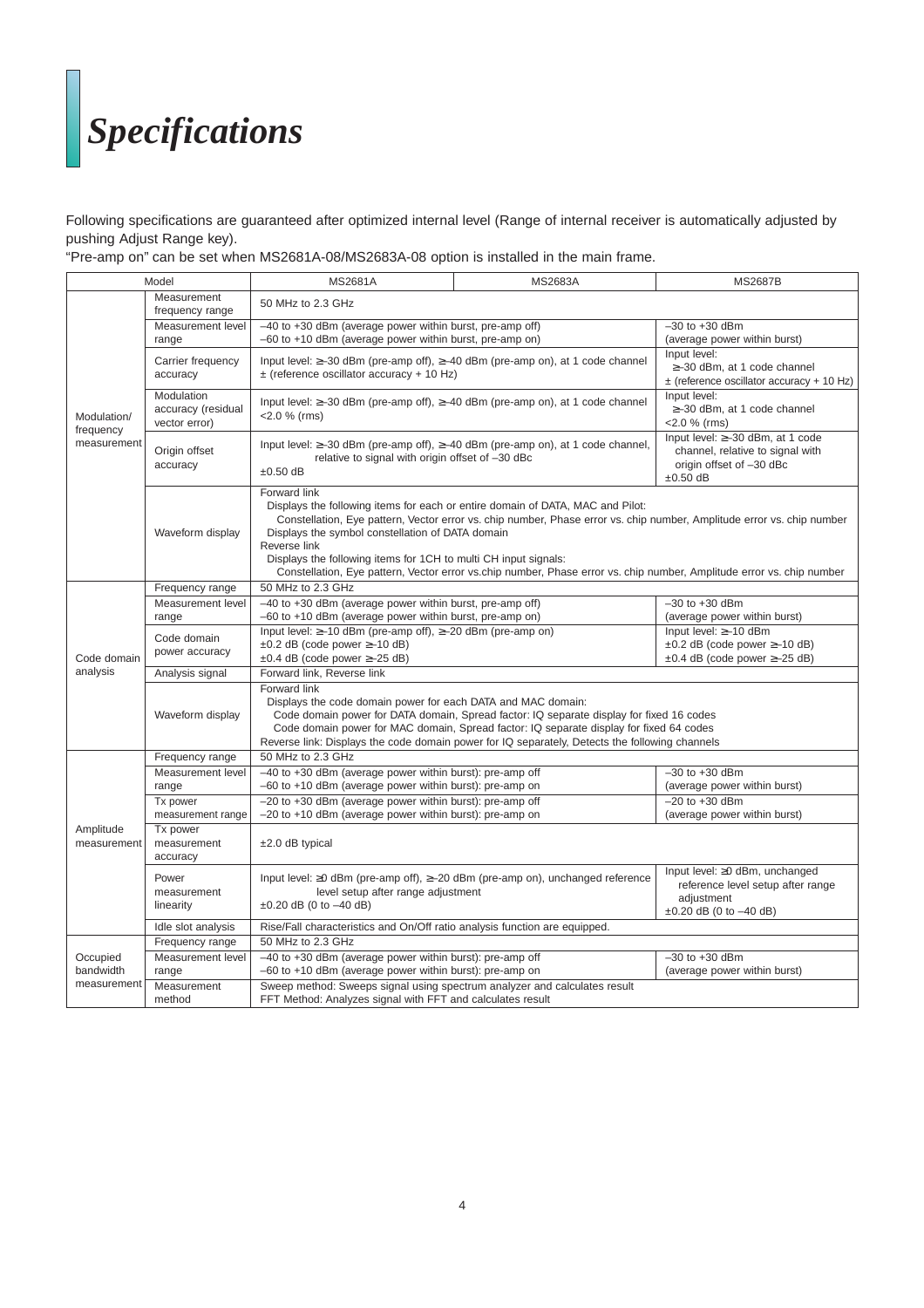| Model                     |                                               | <b>MS2681A</b>                                                                                                                                                                                                                                                                                                                                                                                                                                                                                                                                                                                                                                                                                                                                   | <b>MS2683A</b>                                                                                                                                                                                                                                                                                                                                                            | <b>MS2687B</b>                                                                                                                                                                                                                                                 |  |  |
|---------------------------|-----------------------------------------------|--------------------------------------------------------------------------------------------------------------------------------------------------------------------------------------------------------------------------------------------------------------------------------------------------------------------------------------------------------------------------------------------------------------------------------------------------------------------------------------------------------------------------------------------------------------------------------------------------------------------------------------------------------------------------------------------------------------------------------------------------|---------------------------------------------------------------------------------------------------------------------------------------------------------------------------------------------------------------------------------------------------------------------------------------------------------------------------------------------------------------------------|----------------------------------------------------------------------------------------------------------------------------------------------------------------------------------------------------------------------------------------------------------------|--|--|
|                           | Frequency range                               | 50 MHz to 2.3 GHz                                                                                                                                                                                                                                                                                                                                                                                                                                                                                                                                                                                                                                                                                                                                |                                                                                                                                                                                                                                                                                                                                                                           |                                                                                                                                                                                                                                                                |  |  |
|                           | Input level range                             | -10 to +30 dBm (average power within burst): pre-amp off                                                                                                                                                                                                                                                                                                                                                                                                                                                                                                                                                                                                                                                                                         |                                                                                                                                                                                                                                                                                                                                                                           |                                                                                                                                                                                                                                                                |  |  |
| Spurious<br>close carrier | Measurement<br>method                         | Calculates and displays the ratio of Tx power to the power measured by spectrum analyzer with sweep method.                                                                                                                                                                                                                                                                                                                                                                                                                                                                                                                                                                                                                                      |                                                                                                                                                                                                                                                                                                                                                                           |                                                                                                                                                                                                                                                                |  |  |
| to the<br>measurement     | Tx power<br>measurement                       | Tx power method: Carrier power measured in 1.23 MHz bandwidth.<br>SPA method: Carrier power measured in RBW: 3 MHz, VBW: 3 kHz, detection mode: sample, frequency span: 0 Hz.                                                                                                                                                                                                                                                                                                                                                                                                                                                                                                                                                                    |                                                                                                                                                                                                                                                                                                                                                                           |                                                                                                                                                                                                                                                                |  |  |
|                           | Measurement range                             | Input level (average power within burst): ≥0 dBm (pre-amp off), RBW: 30 kHz, VBW:3 kHz, detection mode: positive<br>750 kHz offset: ≥45 dBc, (at span 2 MHz)<br>1.98 MHz offset: ≥60 dBc                                                                                                                                                                                                                                                                                                                                                                                                                                                                                                                                                         |                                                                                                                                                                                                                                                                                                                                                                           |                                                                                                                                                                                                                                                                |  |  |
|                           | Measurement<br>frequency range                | 10 MHz to 3.0 GHz (except within<br>±50 MHz of carrier frequency)                                                                                                                                                                                                                                                                                                                                                                                                                                                                                                                                                                                                                                                                                | 10 MHz to 7.8 GHz (except within<br>$±50$ MHz of carrier frequency)                                                                                                                                                                                                                                                                                                       | 10 MHz to 7.9 GHz (except within<br>±50 MHz of carrier frequency)                                                                                                                                                                                              |  |  |
|                           | Input level range<br>(Tx power)               | 0 to +30 dBm (average power within burst): pre-amp off                                                                                                                                                                                                                                                                                                                                                                                                                                                                                                                                                                                                                                                                                           |                                                                                                                                                                                                                                                                                                                                                                           | $0$ to $+30$ dBm<br>(average power within burst)                                                                                                                                                                                                               |  |  |
|                           | Measurement<br>method                         | Sweep method:<br>Sweeps specified frequency range using spectrum analyzer and calculates ratio of carrier power and peak value detected<br>during the sweep. Detection mode is average.<br>Spot method:<br>Measures average power of specified frequencies in time domain using spectrum. Analyzer and calculates ratio of carrier<br>power and measured power of the frequencies. Detection mode is average.<br>Search method:<br>Sweeps specified frequency range using spectrum analyzer and detects frequency of peak spurious.<br>Measures average power of the detected frequencies in time domain using spectrum analyzer and calculates ratio of<br>carrier power and the measured power for the frequencies. Detection mode is Average. |                                                                                                                                                                                                                                                                                                                                                                           |                                                                                                                                                                                                                                                                |  |  |
| Spurious                  | Tx power                                      | Tx power method: Carrier power measured in 1.23 MHz bandwidth                                                                                                                                                                                                                                                                                                                                                                                                                                                                                                                                                                                                                                                                                    |                                                                                                                                                                                                                                                                                                                                                                           |                                                                                                                                                                                                                                                                |  |  |
| measurement               | measurement<br>Measurement<br>range (typical) | SPA method: Carrier power measured in RBW: 3 MHz, VBW: 3 kHz, detection mode: sample, frequency, span: 0 Hz<br>Carrier frequency: 800 to 1000 MHz/1.8 to 2.2 GHz, reference value of power ratio in Tx power*1.                                                                                                                                                                                                                                                                                                                                                                                                                                                                                                                                  |                                                                                                                                                                                                                                                                                                                                                                           |                                                                                                                                                                                                                                                                |  |  |
|                           |                                               | $\geq$ 79 dB<br>(RBW: 10 kHz, 10 MHz to 30 MHz)<br>$\geq$ 79 dB<br>(RBW: 100 kHz, 30 MHz to 1 GHz)<br>Normal mode:<br>$\geq$ 76 – f [GHz] dB<br>(RBW: 1 MHz, 1 GHz to 3.0 GHz)                                                                                                                                                                                                                                                                                                                                                                                                                                                                                                                                                                   | $\geq$ 79 dB (RBW: 10 kHz, 10 MHz to<br>30 MHz, Band 0)<br>≥79 dB (RBW: 100 kHz, 30 MHz to<br>1 GHz, Band 0)<br>Normal mode:<br>$\geq$ 76 – f [GHz] dB (RBW: 1 MHz,<br>1 GHz to 3.15 GHz, Band 0)<br>$\geq$ 76 dB (RBW: 1 MHz, 3.15 GHz to<br>7.8 GHz, Band 1)<br>With MS2683A-03 option, at spurious<br>mode<br>$\geq$ 76 dB (RBW: 1 MHz, 1.6 GHz to<br>7.8 GHz, Band 1) | ≥79 dB (RBW: 10 kHz, 10 MHz to 30<br>MHz, Band 0)<br>$\geq$ 79 dB (RBW: 100 kHz, 30 MHz to<br>1 GHz, Band 0)<br>Normal mode:<br>$\geq$ 76 – f [GHz] dB (RBW: 1 MHz,<br>1 GHz to 3.15 GHz, Band 0)<br>$\geq$ 76 dB (RBW: 1 MHz, 3.15 GHz to<br>7.9 GHz, Band 1) |  |  |
|                           | Frequency range                               | 50 MHz to 2.3 GHz                                                                                                                                                                                                                                                                                                                                                                                                                                                                                                                                                                                                                                                                                                                                |                                                                                                                                                                                                                                                                                                                                                                           |                                                                                                                                                                                                                                                                |  |  |
| <b>CCDF</b>               | Measurement level<br>range                    | -60 to +30 dBm: pre-amp off<br>-80 to +10 dBm: pre-amp on                                                                                                                                                                                                                                                                                                                                                                                                                                                                                                                                                                                                                                                                                        |                                                                                                                                                                                                                                                                                                                                                                           | $-50$ to $+30$ dBm                                                                                                                                                                                                                                             |  |  |
| measurement               | Measurement<br>method                         | CCDF: Displays the cumulative distribution of the power difference between instantaneous power and average power.<br>APD: Displays the distribution of the power difference between instantaneous power and average power.                                                                                                                                                                                                                                                                                                                                                                                                                                                                                                                       |                                                                                                                                                                                                                                                                                                                                                                           |                                                                                                                                                                                                                                                                |  |  |
|                           | Filter selection<br>function                  | 20 MHz, 10 MHz, 5 MHz, 3 MHz, 1.23 MHz                                                                                                                                                                                                                                                                                                                                                                                                                                                                                                                                                                                                                                                                                                           |                                                                                                                                                                                                                                                                                                                                                                           |                                                                                                                                                                                                                                                                |  |  |
|                           | Input impedance                               | 1 M $\Omega$ (parallel capacitance: <100 pF), 50 $\Omega$                                                                                                                                                                                                                                                                                                                                                                                                                                                                                                                                                                                                                                                                                        |                                                                                                                                                                                                                                                                                                                                                                           |                                                                                                                                                                                                                                                                |  |  |
|                           | Balance input                                 | With MS2681A-17/MS2683A-17<br>Differential voltage: 0.1 to 1 Vp-p<br>In-phase voltage: ±2.5 V                                                                                                                                                                                                                                                                                                                                                                                                                                                                                                                                                                                                                                                    |                                                                                                                                                                                                                                                                                                                                                                           |                                                                                                                                                                                                                                                                |  |  |
| Electric                  | Unbalance Input                               | With MS2681A-18/MS2683A-18/MS2687B-18<br>$0.1$ to 1 Vp-p<br>DC/AC coupling: Changeable                                                                                                                                                                                                                                                                                                                                                                                                                                                                                                                                                                                                                                                           |                                                                                                                                                                                                                                                                                                                                                                           |                                                                                                                                                                                                                                                                |  |  |
| performance               | Measurement items                             | Modulation accuracy, code domain power, amplitude, occupied bandwidth (FFT method), IQ level                                                                                                                                                                                                                                                                                                                                                                                                                                                                                                                                                                                                                                                     |                                                                                                                                                                                                                                                                                                                                                                           |                                                                                                                                                                                                                                                                |  |  |
| (IQ input)                | Modulation accuracy<br>measurement            | Input level: $\geq$ 0.1 V (rms)<br><2 % (rms), DC coupling                                                                                                                                                                                                                                                                                                                                                                                                                                                                                                                                                                                                                                                                                       |                                                                                                                                                                                                                                                                                                                                                                           |                                                                                                                                                                                                                                                                |  |  |
|                           | IQ level<br>measurement                       | Measures input level of I and Q (rms, p-p)                                                                                                                                                                                                                                                                                                                                                                                                                                                                                                                                                                                                                                                                                                       |                                                                                                                                                                                                                                                                                                                                                                           |                                                                                                                                                                                                                                                                |  |  |
|                           | IQ phase difference<br>measurement            | When the CW signal is inputted to I and Q input terminals, measures and displays the phase difference between I-phase<br>and Q-phase signals.                                                                                                                                                                                                                                                                                                                                                                                                                                                                                                                                                                                                    |                                                                                                                                                                                                                                                                                                                                                                           |                                                                                                                                                                                                                                                                |  |  |

∗1: When carrier frequency is in a 2030.354 to 2200 MHz range, spurious will be generated at the frequency below.

f (spurious) = f (input) – 2030.345 MHz